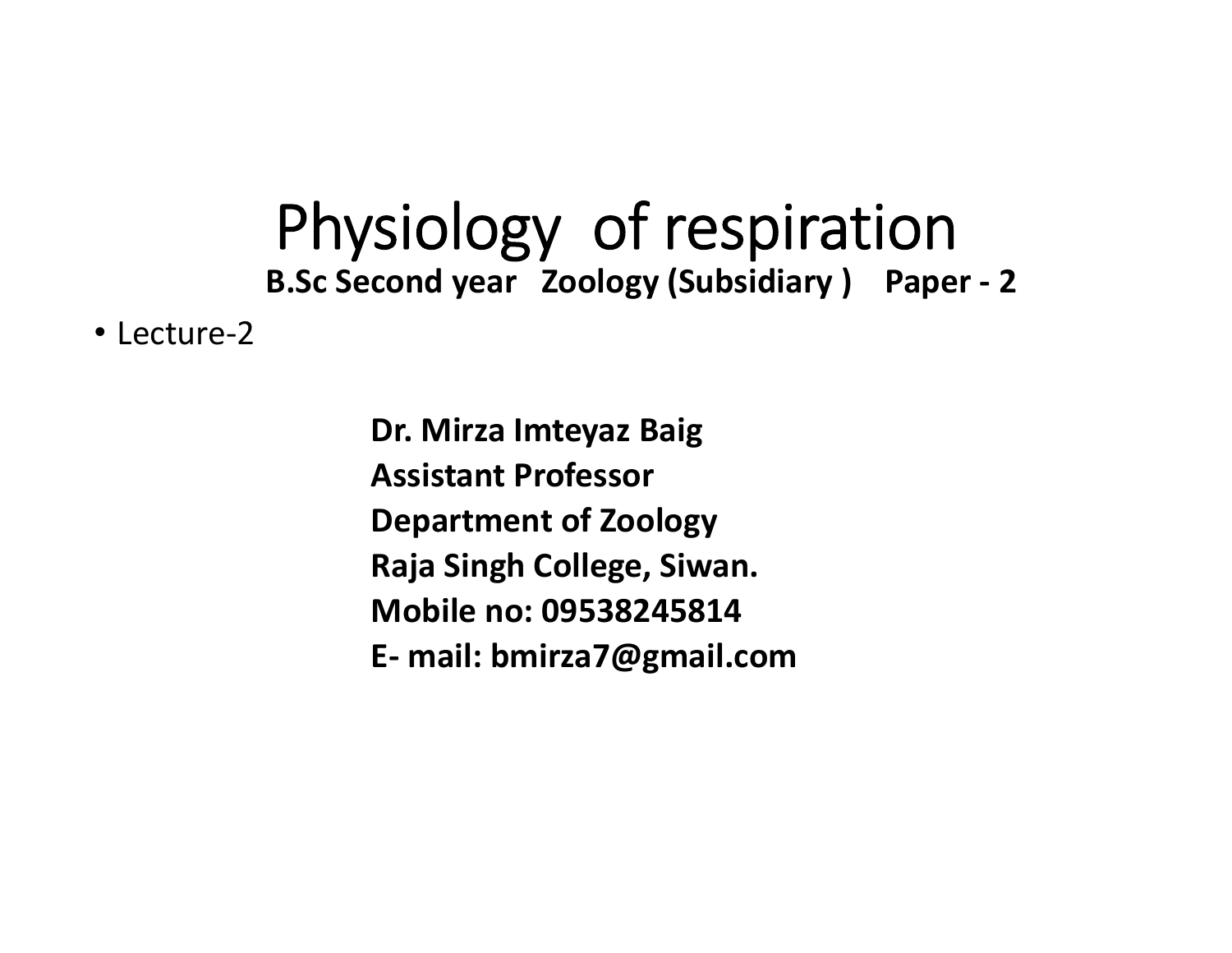## *Gas Exchanges in the Body*

 $\blacktriangleright$ 

- > Gas exchange is critical to homeostasis. Oxygen needed to produce energy must be supplied to all the cells, and carbon dioxide must be removed from the body during gas exchange.
- $\triangleright$  The principles (rules) of diffusion govern whether O<sub>2</sub> or CO<sub>2</sub> enters or leaves the blood in the lungs and in the tissues.
- Gases exert pressure, and the amount of pressure each gas exerts is called its partial pressure, symbolized as PO $_2$  and PCO $_2\!$
- $\triangleright$  If the partial pressure of oxygen differs across a membrane, oxygen will diffuse from the higher to lower partial pressure.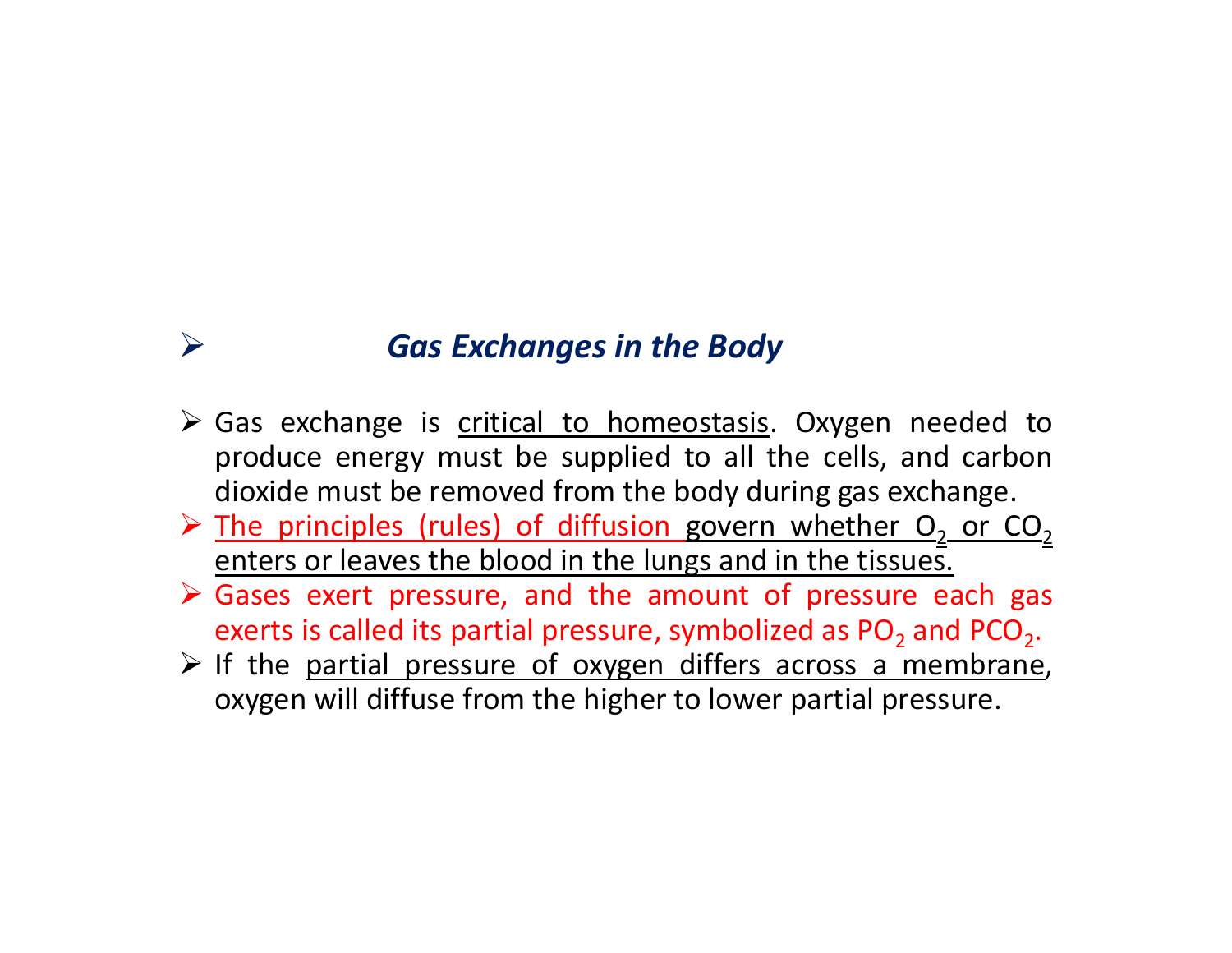## *External Respiration*

- **External respiration** refers to the exchange of gases between air in the alveoli and blood in the pulmonary capillaries.
- $\triangleright$  Blood in the pulmonary capillaries has a higher PCO<sub>2</sub> than atmospheric air. Therefore, *CO2 diffuses out of the plasma into (alveoli) the lungs.*
- *Most of the CO2* is carried in plasma as **bicarbonate ions**  $(HCO<sub>3</sub>–).$
- $\triangleright$  In the low-PCO<sub>2</sub> environment of the lungs, the reaction proceeds to the right.



- The enzyme **carbonic anhydrase speeds the breakdown of** carbonic acid  $(H_2CO_3)$  in red blood cells.
- $\triangleright$  The pressure pattern for  $O_2$  during external respiration is the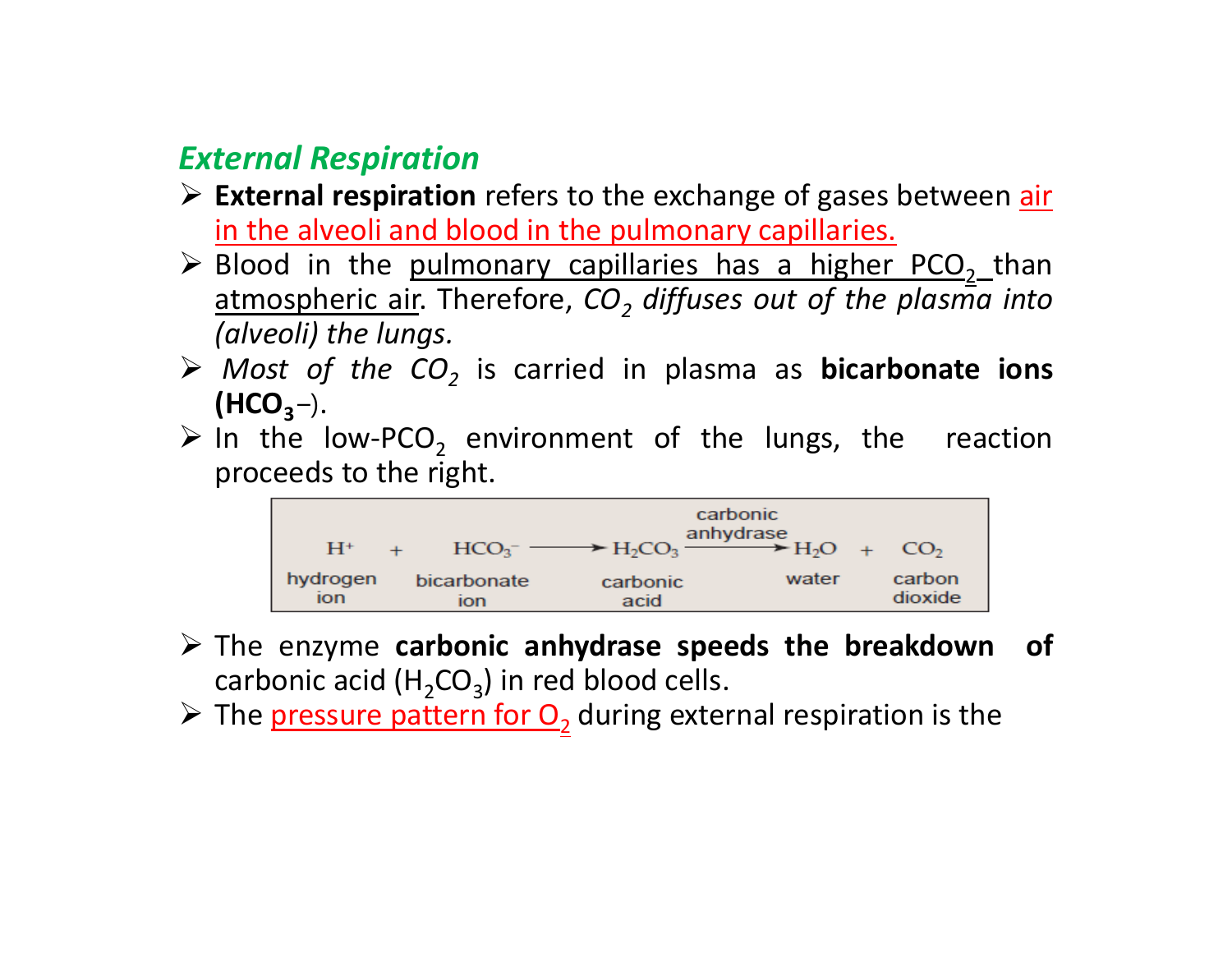- $\triangleright$  reverse of that for CO<sub>2</sub>. Blood in the <u>pulmonary capillaries</u> is low in oxygen, and alveolar air contains <sup>a</sup> higher partial pressure of oxygen.
- Therefore, *O 2 diffuses into plasma and then into red blood cells in the lungs.*
- *Hemoglobin takes up* this oxygen and becomes **oxyhemoglobin** (HbO 2).

## *Internal Respiration*

- $\triangleright$  Internal respiration refers to the exchange of gases between the blood in systemic capillaries and the tissue cells.
- Blood entering systemic capillaries is a bright red color because red blood cells contain oxyhemoglobin.
- $\triangleright$  The temperature in the tissues is higher and the pH is slightly lower (more acidic), so oxyhemoglobin naturally gives up oxygen.
- $\triangleright$  After oxyhemoglobin gives up O<sub>2</sub>, it diffuses out of the blood into the tissues.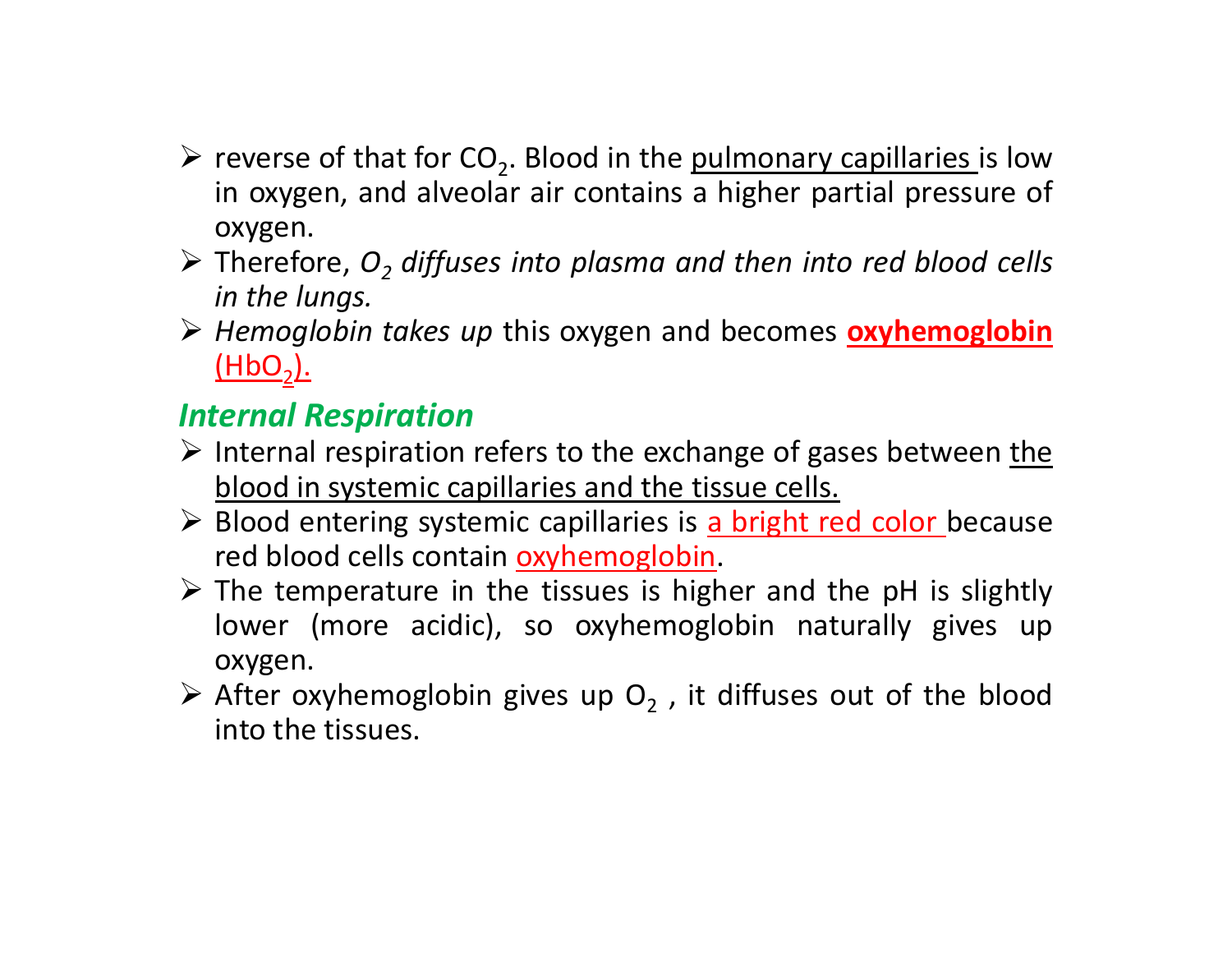